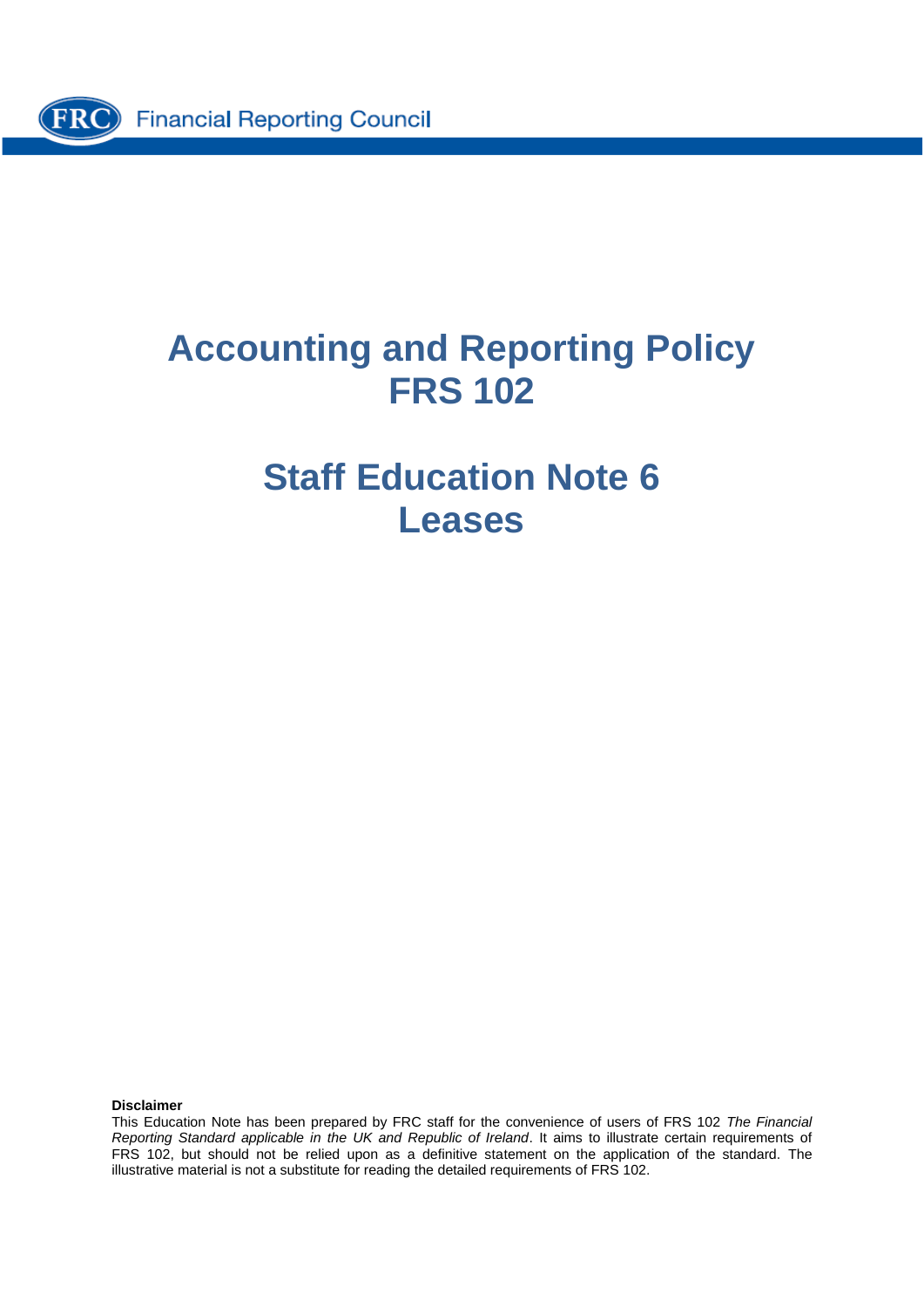### **Contents**

|                                                      | Page           |
|------------------------------------------------------|----------------|
| Introduction                                         | $\overline{2}$ |
| Classification of leases                             | 3              |
| Example 1: Lease classification – Specialised assets | 4              |
| Determining whether an arrangement contains a lease  | 5              |
| Example 2: Arrangement that contains a lease         | 6              |
| Example 3: Outsourcing arrangements                  | 6              |
| Accounting for finance leases – Initial recognition  | 8              |
| Accounting for operating leases                      |                |
| Operating lease incentives                           | 10             |
| <b>Disclosures</b>                                   | 11             |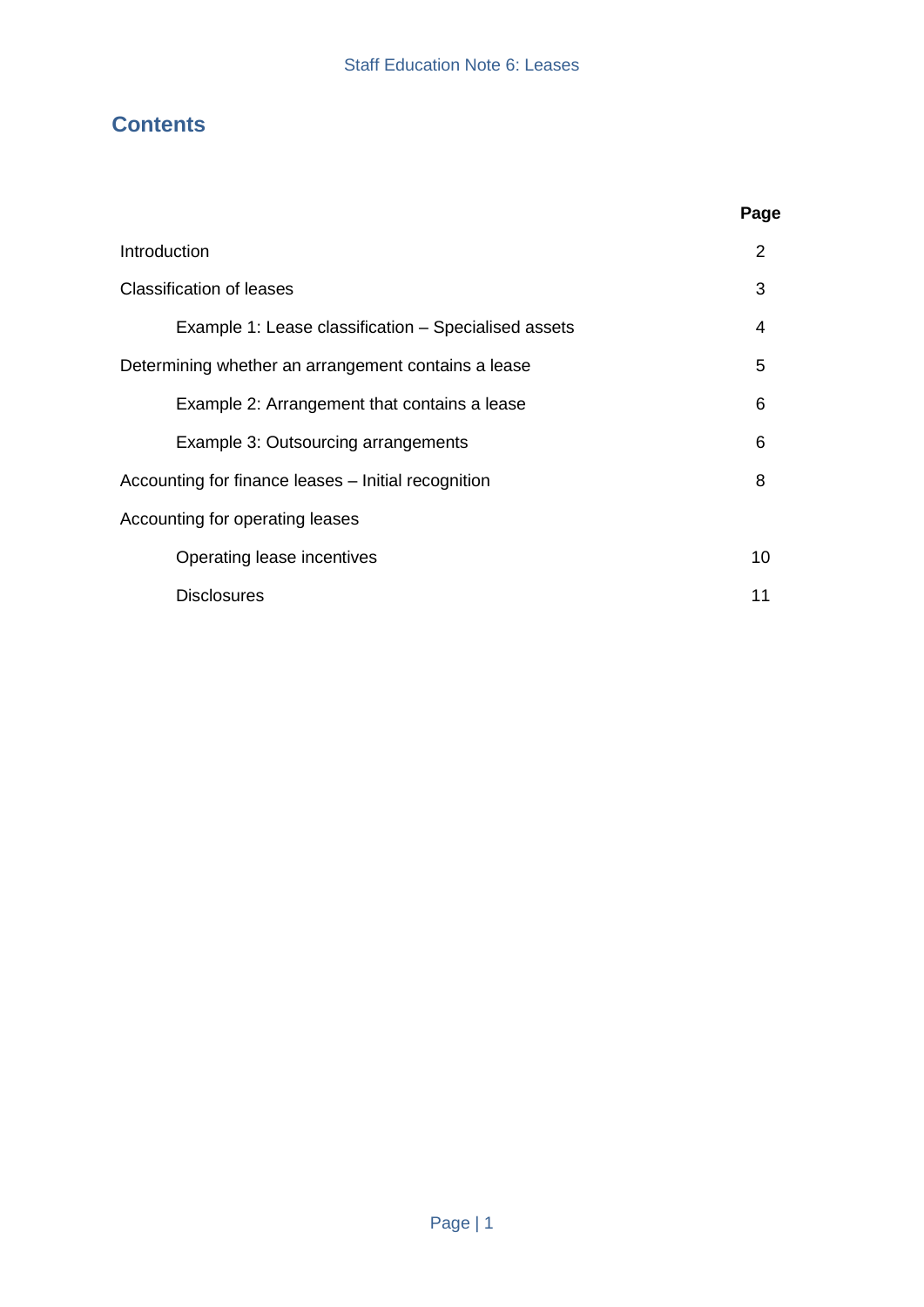### **Introduction**

This Staff Education Note compares the accounting treatment for leases under current UK accounting standards (including SSAP 21 *Accounting for leases and hire purchase contracts, FRS 5 Reporting the substance of transactions* and UITF abstract 28 *Operating lease incentives*) and Section 20 *Leases* of FRS 102 *The Financial Reporting Standard applicable in the UK and Republic of Ireland*.

While the two frameworks are conceptually similar, there are some application differences that are highlighted in this Staff Education Note:

- a) Classification of leases between operating and finance
- b) Determination of whether an arrangement contains a lease
- c) Accounting for finance leases
- d) Accounting for operating leases

This Staff Education Note is written to highlight key areas of consideration when transitioning to FRS 102 and is not designed to be exhaustive.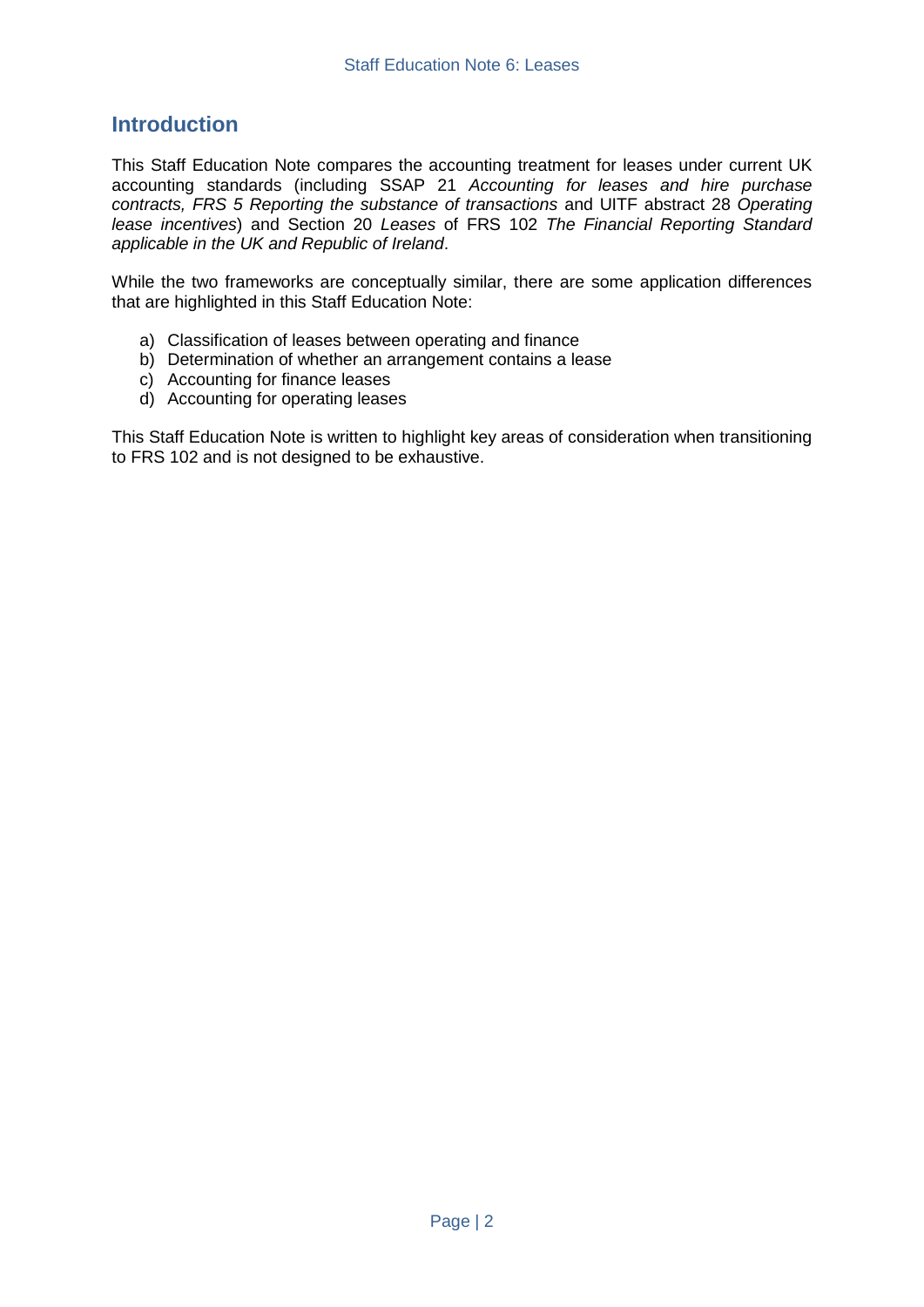# **Classification of leases**

Both SSAP 21 and FRS 102 require an entity to classify each of its leases as either a finance lease or an operating lease.

| <b>SSAP 21</b>                                                                                                                                                                                                                                                                                                                                                                                                                                       | <b>FRS 102</b>                                                                                                                                                                                                                                                                                                                                                                                                                                                     |
|------------------------------------------------------------------------------------------------------------------------------------------------------------------------------------------------------------------------------------------------------------------------------------------------------------------------------------------------------------------------------------------------------------------------------------------------------|--------------------------------------------------------------------------------------------------------------------------------------------------------------------------------------------------------------------------------------------------------------------------------------------------------------------------------------------------------------------------------------------------------------------------------------------------------------------|
| A finance lease is defined as one that<br>transfers substantially all the risks and<br>rewards of ownership of an asset to the                                                                                                                                                                                                                                                                                                                       | Takes a risks and rewards approach to<br>lease classification and has an almost<br>identical definition for a finance lease.                                                                                                                                                                                                                                                                                                                                       |
| lessee.<br>There is a rebuttable presumption that if, at<br>inception, the present value of the minimum<br>lease payments amounts to 90% or more of<br>the fair value of the leased asset, the lease<br>is a finance lease. To rebut the<br>presumption, preparers might look to other<br>indications about risks and rewards, though<br>this rebuttal is expected only to happen in<br>exceptional circumstances.<br>(SSAP 21 paragraphs 15 and 16) | Gives a list of situations which individually<br>or in combination would normally lead to a<br>lease being classified as a finance lease:<br>the lease transfers ownership of the<br>(a)<br>asset to the lessee by the end of the<br>lease term.<br>the lessee has the option to purchase<br>(b)<br>the asset at a price that is expected to<br>be sufficiently lower than the fair value<br>at the date the option becomes<br>exercisable for it to be reasonably |
|                                                                                                                                                                                                                                                                                                                                                                                                                                                      | certain, at the inception of the lease,<br>that the option will be exercised.<br>the lease term is for the major part of<br>(c)<br>the economic life of the asset even if                                                                                                                                                                                                                                                                                          |
|                                                                                                                                                                                                                                                                                                                                                                                                                                                      | title is not transferred.<br>(d)<br>at the inception of the lease the<br>present value of the minimum lease                                                                                                                                                                                                                                                                                                                                                        |
|                                                                                                                                                                                                                                                                                                                                                                                                                                                      | payments amounts to at least<br>substantially all of the fair value of the<br>leased asset.                                                                                                                                                                                                                                                                                                                                                                        |
|                                                                                                                                                                                                                                                                                                                                                                                                                                                      | (e)<br>the leased assets are of such a<br>specialised nature that only the lessee<br>can use them without major<br>modifications.                                                                                                                                                                                                                                                                                                                                  |
|                                                                                                                                                                                                                                                                                                                                                                                                                                                      | (FRS 102 paragraph 20.5)                                                                                                                                                                                                                                                                                                                                                                                                                                           |
|                                                                                                                                                                                                                                                                                                                                                                                                                                                      | Gives a list of secondary considerations that<br>might also lead to finance lease<br>classification.                                                                                                                                                                                                                                                                                                                                                               |
|                                                                                                                                                                                                                                                                                                                                                                                                                                                      | (FRS 102 paragraph 20.6)                                                                                                                                                                                                                                                                                                                                                                                                                                           |
|                                                                                                                                                                                                                                                                                                                                                                                                                                                      | However there is no direct equivalent to the<br>'bright line' 90% test under SSAP 21.                                                                                                                                                                                                                                                                                                                                                                              |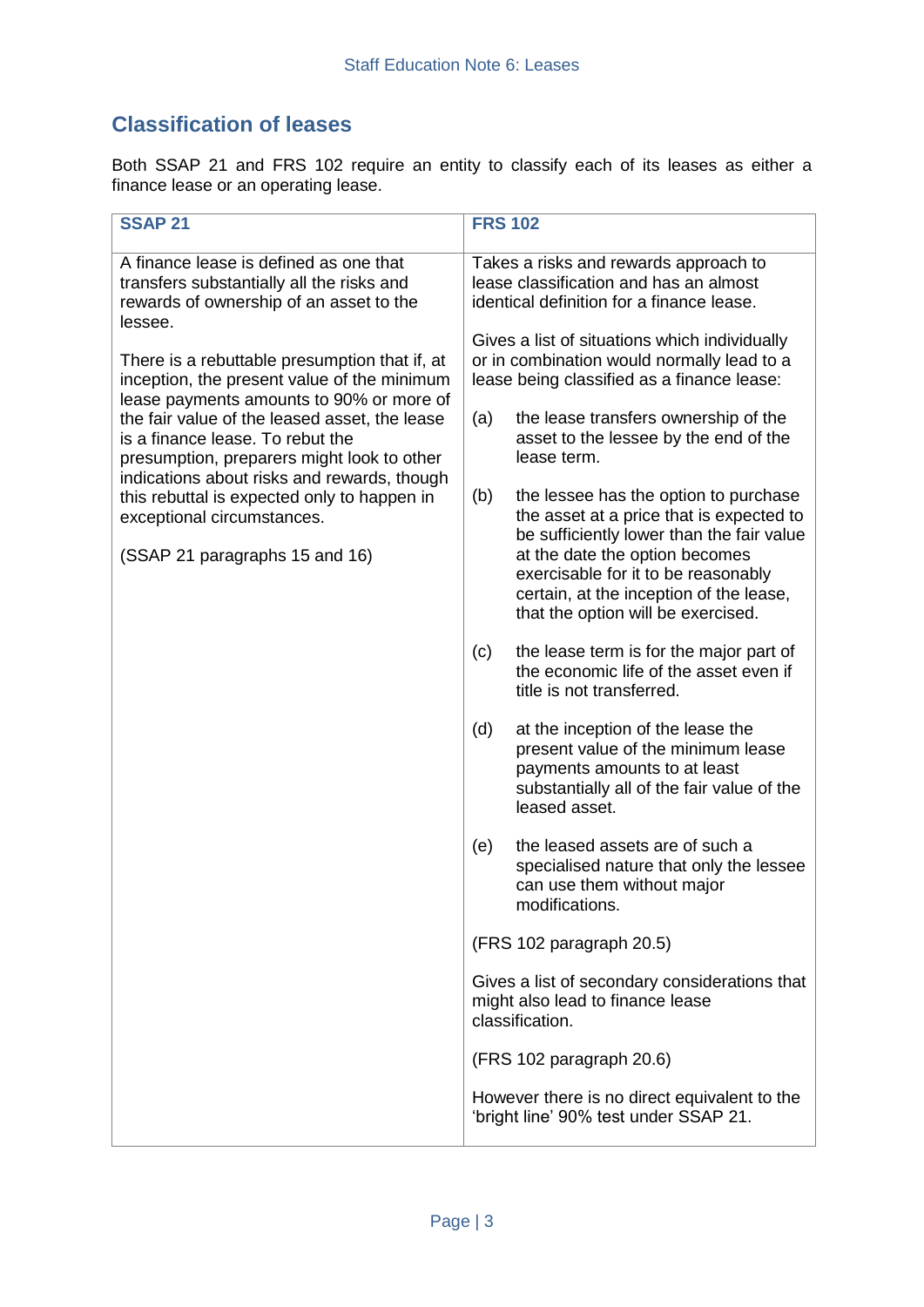Both standards aim to identify those situations where substantially all the risks and rewards of ownership of an asset are held by a lessee, but use different specific tests or indicators. Therefore, there are unlikely to be many cases where the lease classification will change as a result of applying of FRS 102.

#### **Example 1 Lease classification – Specialised assets**

This example is designed to illustrate the different elements of the lease classification decision-making process and may not be representative of a typical lease seen in practice.

#### **Facts**

Company A leases a bespoke piece of machinery from Company B. The machinery was constructed for use in Company A's specialist business, to its specification and is used in producing an item for which Company A holds the patent, so a third party would not legally be able to use the machinery without significant alteration. The lease is for a period of seven years and the expected useful life of the machinery is at least 10 years. The present value of the minimum future lease payments is 70% of the asset's fair value at inception.

#### **SSAP 21**

The present value of the minimum lease payments is only 70% of the fair value of the asset at the inception of the lease, therefore, it may be classified as an operating lease<sup>1</sup>.

#### **FRS 102**

1

Under FRS 102, the lease would pass the condition set out in paragraph 20.5(e) and so would be classified as a finance lease.

<sup>1</sup> SSAP 21 does not rely exclusively on the '90% test'. Paragraph 16 of SSAP 21 notes "the presumption that a lease which fails to meet the conditions in paragraph 15 (ie including the '90% test') is not a finance lease may in exceptional circumstances be rebutted". In practice (outside this stylised example) the economics of this example are questionable and it is likely that Company A would need to consider other factors, which may result in classification as a finance lease. In which case there would be no difference in lease classification arising from application of FRS 102.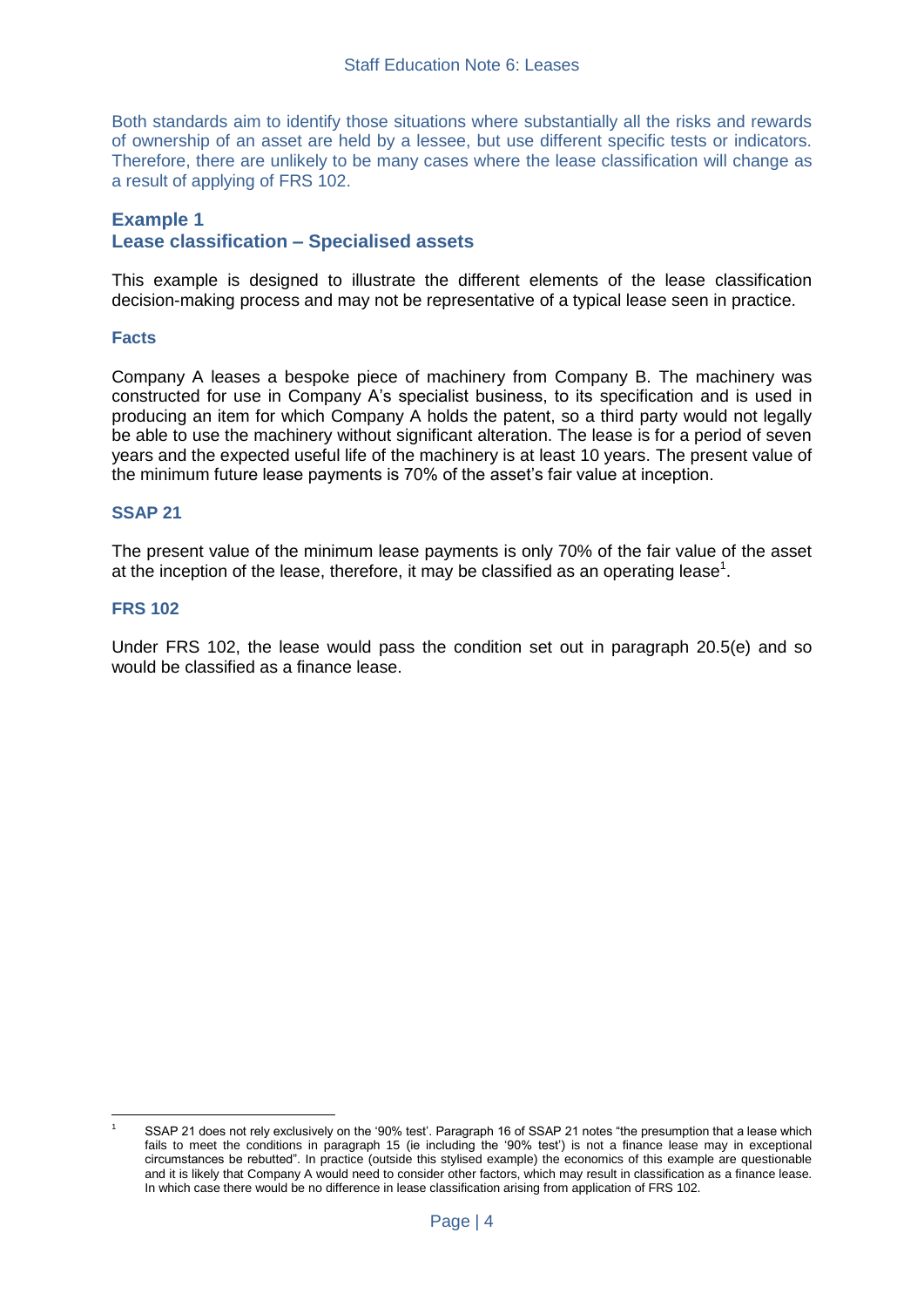# **Determining whether an arrangement contains a lease**

| <b>SSAP 21 / FRS 5</b>                                                                                                                                                                                                                                                                                                                                                                                                                                                                                                                                      | <b>FRS 102</b>                                                                                                                                                                                                                                                                                                                                                                                                                                                                                                                                                                                                                                                                                                                                                                                                                                                                                                                                                                                                                                                                                                                                                                                                                                                                                                                                                                                                                                                                          |
|-------------------------------------------------------------------------------------------------------------------------------------------------------------------------------------------------------------------------------------------------------------------------------------------------------------------------------------------------------------------------------------------------------------------------------------------------------------------------------------------------------------------------------------------------------------|-----------------------------------------------------------------------------------------------------------------------------------------------------------------------------------------------------------------------------------------------------------------------------------------------------------------------------------------------------------------------------------------------------------------------------------------------------------------------------------------------------------------------------------------------------------------------------------------------------------------------------------------------------------------------------------------------------------------------------------------------------------------------------------------------------------------------------------------------------------------------------------------------------------------------------------------------------------------------------------------------------------------------------------------------------------------------------------------------------------------------------------------------------------------------------------------------------------------------------------------------------------------------------------------------------------------------------------------------------------------------------------------------------------------------------------------------------------------------------------------|
| SSAP 21 applies only to leases ie to<br>arrangements that meet the definition of 'a<br>contract between a lessor and lessee for the<br>hire of a specific asset'.<br>Other contracts may have some features in<br>common with leases, but are outside the<br>scope of SSAP 21. FRS 5 Reporting the<br>substance of transactions Application Note<br>F Private Finance Initiative and Similar<br>Contracts may apply to these contracts – it<br>is relevant to contracts for services, where<br>an asset is necessary to perform the<br>contracted services. | Some arrangements do not take the legal<br>form of a lease but convey rights to use<br>assets in return for payments. Examples of<br>arrangements in which one entity (the<br>supplier) may convey a right to use an asset<br>to another entity (the purchaser), often<br>together with related services, may include<br>outsourcing arrangements,<br>telecommunication contracts that provide<br>rights to capacity and take-or-pay contracts.<br>(FRS 102 paragraph 20.3)<br>Determining whether an arrangement is, or<br>contains, a lease shall be based on the<br>substance of the arrangement and requires<br>an assessment of whether:<br>(a) fulfilment of the arrangement is<br>dependent on the use of a specific asset<br>or assets. Although a specific asset may<br>be explicitly identified in an arrangement,<br>it is not the subject of a lease if fulfilment<br>of the arrangement is not dependent on<br>the use of the specified asset. An asset<br>is implicitly specified if, for example, the<br>supplier owns or leases only one asset<br>with which to fulfil the obligation and it is<br>not economically feasible or practicable<br>for the supplier to perform its obligation<br>through the use of alternative assets;<br>and<br>(b) the arrangement conveys a right to use<br>the asset. This will be the case where<br>the arrangement conveys to the<br>purchaser the right to control the use of<br>the underlying asset.<br>(FRS 102 paragraph 20.3A) |
|                                                                                                                                                                                                                                                                                                                                                                                                                                                                                                                                                             |                                                                                                                                                                                                                                                                                                                                                                                                                                                                                                                                                                                                                                                                                                                                                                                                                                                                                                                                                                                                                                                                                                                                                                                                                                                                                                                                                                                                                                                                                         |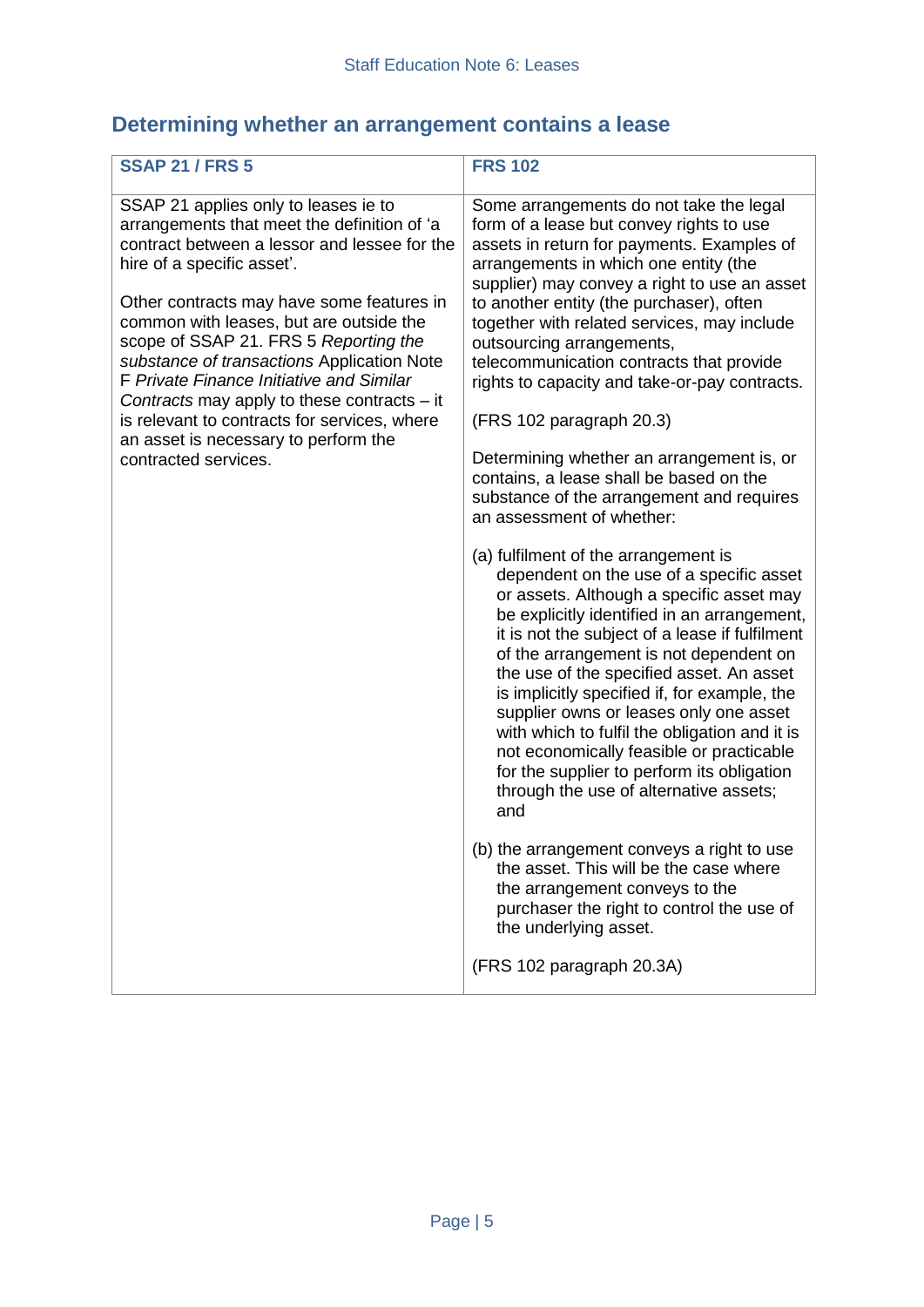#### **Example 2 Arrangement that contains a lease**

#### **Facts**

Company C enters into a contract to provide electricity to Company D, and for this purpose Company C has to construct a new substation, as Company D is based on a remote island. Realistically, the only way to get the required electricity to Company D is by use of this substation, and no one else does or can benefit from its use.

#### **FRS 5**

This arrangement would not be in the scope of SSAP 21 as there is no lease over a specified asset in place; it is a contract to provide a service. The arrangement would be considered by applying FRS 5, and in particular Application Note F, and weighing up a number of risks and their economic effects.

#### **FRS 102**

Under FRS 102, the arrangement should be analysed to determine whether it conveys the right for Company D to use the substation in return for payments. In this case, Company D has obtained the right to use the substation because it has been built only to meet its needs. It should therefore be accounted for as a lease. Depending on the details of the arrangement, both parties would account for the arrangement either as an operating lease (with Company C showing income and Company D showing expense relating to the use of the substation, distinct from that for the supply of electricity) or as a finance lease, so the substation would be shown as an asset on Company D's books rather than Company C's. If it is a finance lease, Company C would recognise a receivable equal to the net investment in the lease.

Current UK accounting standards focus on the likelihood of their being variations in the profits or losses (or cash flows) arising from the use of the property subject to the arrangement and FRS 102 focuses on whether there is a right to use the specific asset. However, in considering whether an entity has a right to use an asset, it is likely entities will consider factors such as the variability of the price to be paid. In both cases the intended result is the recognition of the substance of the arrangement and UITF Information Sheet 86 *Status of Adoption into UK GAAP of IFRIC Interpretations* (recently updated as [http://www.frc.org.uk/Our-Work/Publications/Accounting-and-Reporting-Policy/Status-of-](http://www.frc.org.uk/Our-Work/Publications/Accounting-and-Reporting-Policy/Status-of-Adoption-into-UK-GAAP-of-IFRIC-Interpret.aspx)[Adoption-into-UK-GAAP-of-IFRIC-Interpret.aspx\)](http://www.frc.org.uk/Our-Work/Publications/Accounting-and-Reporting-Policy/Status-of-Adoption-into-UK-GAAP-of-IFRIC-Interpret.aspx) noted that IFRIC 4 (from which these requirements of FRS 102 were developed) is already addressed in UK GAAP.

However, entities with service contracts (such as outsourcing arrangements, telecommunication contracts that provide rights to capacity, and take-or-pay contracts) should review whether they have a right to use certain assets when applying FRS 102 for the first time.

#### **Example 3 Outsourcing arrangement**

#### **Facts**

Company E has outsourced elements of its finance function, which are now provided by Company F. Company F uses a standard finance system for all its clients (Company F is not reliant on business from Company E), and provides data in a way which interfaces with the systems retained by Company E.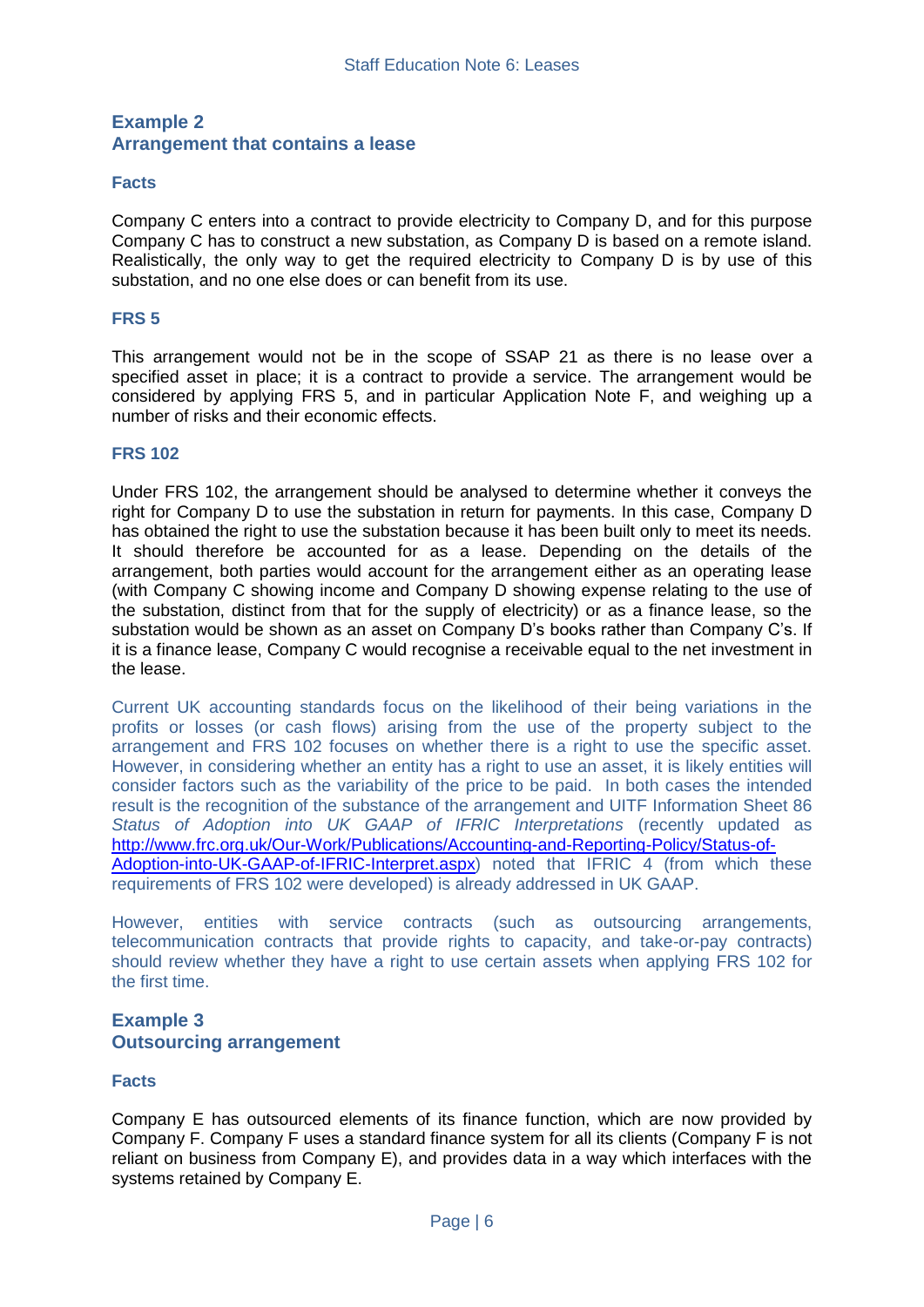#### **FRS 5**

Although further details of the arrangement would need to be considered, it is likely that Company E would account for this as an operating cost. Company F would not show a lease, but would account for any fixed assets.

#### **FRS 102**

This outsourcing arrangement appears to be a contact for services that does not transfer the right to use the assets (Company F's finance system) from Company F to Company E, for example because Company F uses it to provide services to a large number of clients. A contract for services would be accounted for as an operating cost.

For outsourcing arrangements that are contracts for services (ie they do not confer a right to use assets) there is unlikely to be any change in accounting when applying FRS 102 for the first time.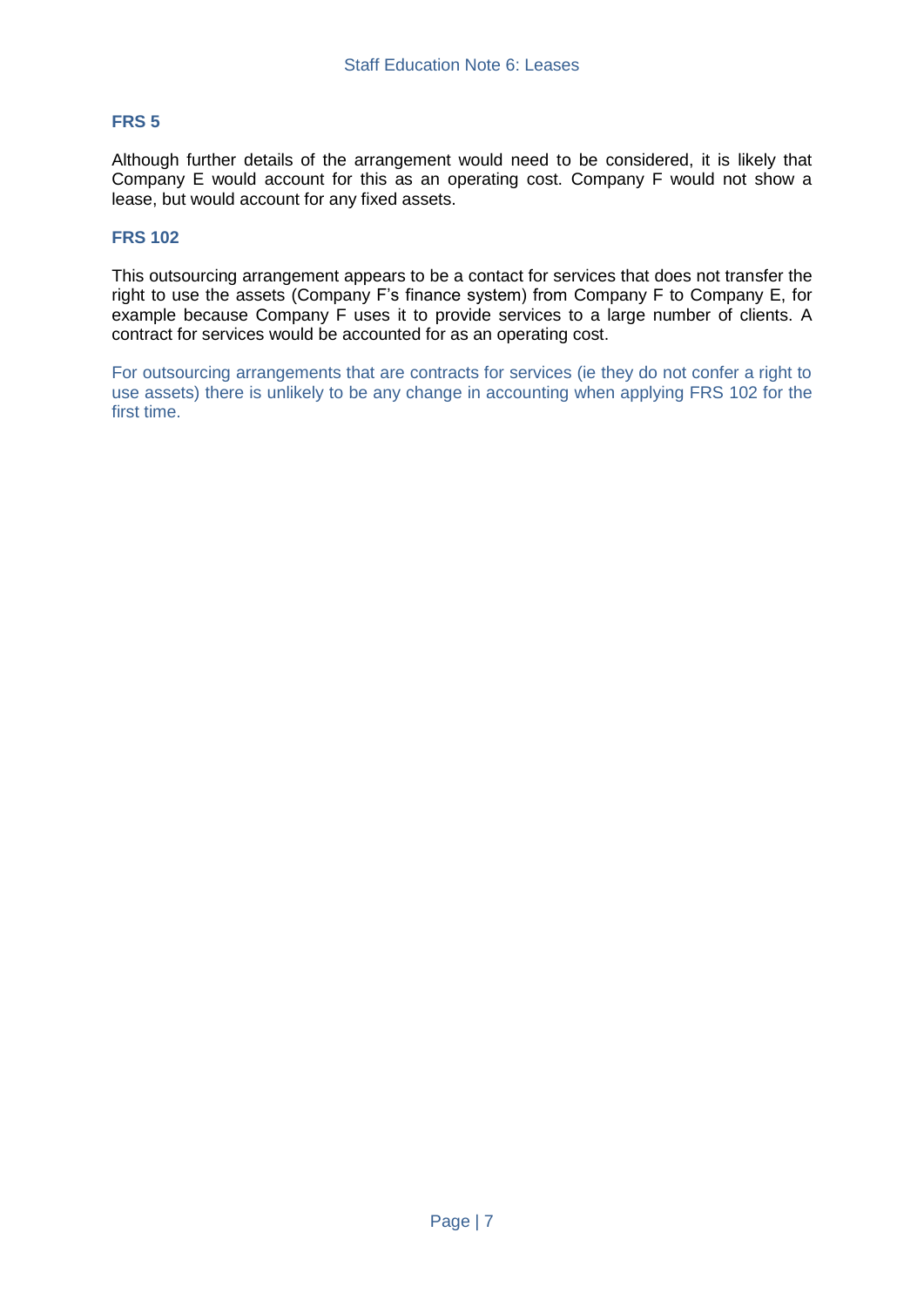# **Accounting for finance leases**

#### **Initial recognition**

| <b>SSAP 21</b>                                                                                                                                                                                                                                                                                                                                                                                                                                                                                            | <b>FRS 102</b>                                                                                                                                                                                                                                                                                                                                                                                                                                                                                                                                                                                                          |
|-----------------------------------------------------------------------------------------------------------------------------------------------------------------------------------------------------------------------------------------------------------------------------------------------------------------------------------------------------------------------------------------------------------------------------------------------------------------------------------------------------------|-------------------------------------------------------------------------------------------------------------------------------------------------------------------------------------------------------------------------------------------------------------------------------------------------------------------------------------------------------------------------------------------------------------------------------------------------------------------------------------------------------------------------------------------------------------------------------------------------------------------------|
| At the inception of the lease the sum to be<br>recorded as both an asset and a liability<br>should be the present value of the minimum<br>lease payments, derived by discounting<br>them at the interest rate implicit in the lease.<br>(SSAP 21 paragraph 32)<br>In practice the fair value of the asset will<br>often be a sufficiently close approximation<br>to the present value of the minimum lease<br>payments and may in these circumstances<br>be substituted for it.<br>(SSAP 21 paragraph 33) | At the commencement of the lease term, a<br>lessee shall recognise its rights of use and<br>obligations under finance leases as assets<br>and liabilities  at amounts equal to the fair<br>value of the leased asset or, if lower, the<br>present value of the minimum lease<br>payments, determined at the inception of<br>the lease.<br>(FRS 102 paragraph 20.9)<br>The present value of the minimum lease<br>payments should be calculated using the<br>interest rate implicit in the lease. If this<br>cannot be determined, the lessee's<br>incremental borrowing rate shall be used.<br>(FRS 102 paragraph 20.10) |
| <b>Inception of a lease</b>                                                                                                                                                                                                                                                                                                                                                                                                                                                                               | <b>Commencement of the lease term</b>                                                                                                                                                                                                                                                                                                                                                                                                                                                                                                                                                                                   |
| The earlier of the time the asset is brought<br>into use and the date from which rentals first<br>accrue.<br>(SSAP 21 paragraph 29)                                                                                                                                                                                                                                                                                                                                                                       | The commencement of the lease term is the<br>date from which the lessee is entitled to<br>exercise its right to use the leased asset. It<br>is the date of initial recognition of the lease<br>(ie the recognition of the assets, liabilities,<br>income or expenses resulting from the<br>lease, as appropriate).                                                                                                                                                                                                                                                                                                      |
|                                                                                                                                                                                                                                                                                                                                                                                                                                                                                                           | The inception of the lease is the earlier of<br>the date of the lease agreement and the<br>date of commitment by the parties to the<br>principal provisions of the lease.                                                                                                                                                                                                                                                                                                                                                                                                                                               |
|                                                                                                                                                                                                                                                                                                                                                                                                                                                                                                           | (FRS 102 Glossary)                                                                                                                                                                                                                                                                                                                                                                                                                                                                                                                                                                                                      |
|                                                                                                                                                                                                                                                                                                                                                                                                                                                                                                           | Lease classification is made at the inception<br>of the lease.                                                                                                                                                                                                                                                                                                                                                                                                                                                                                                                                                          |
|                                                                                                                                                                                                                                                                                                                                                                                                                                                                                                           | (FRS 102 paragraph 20.8)                                                                                                                                                                                                                                                                                                                                                                                                                                                                                                                                                                                                |

FRS 102 requires finance leases to be recognised at amounts equal to the fair value of the leased asset, or if lower, the present value of the minimum lease payments. In contrast, SSAP 21 requires measurement at the present value of the minimum lease payments, but as a practical expedient permits the use of the fair value of the asset (where it is a sufficiently close approximation). On application of FRS 102, entities may need to consider the measurement of finance lease obligations on initial recognition more carefully. However,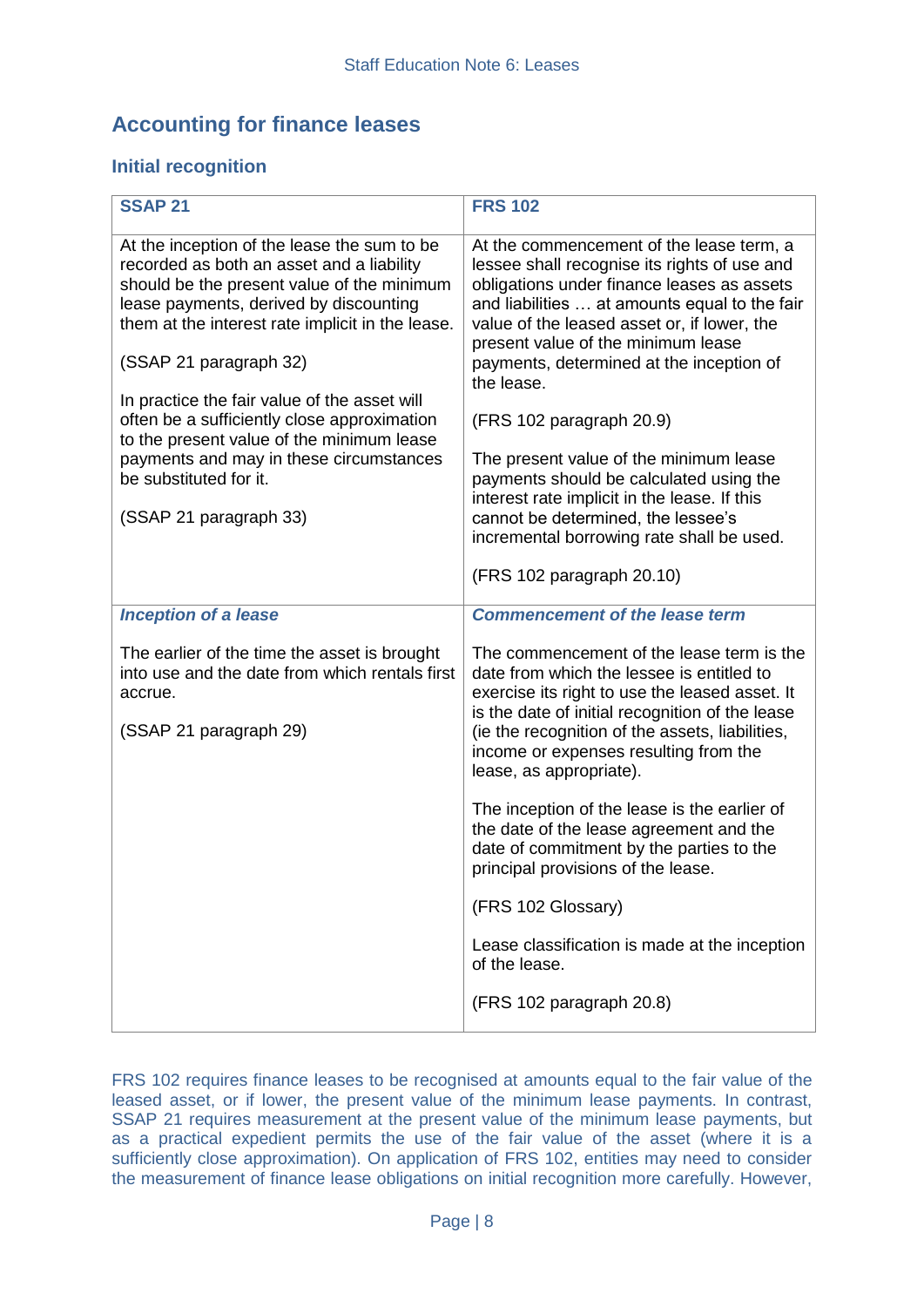in cases where the fair value of the leased asset was deemed a sufficiently close approximation to the present value of the minimum lease payments, there is unlikely to be a material difference between the two.

For most leases, the date of inception of the lease in accordance with SSAP 21 and the date of the commencement of the lease term in accordance with FRS 102 will be the same. However, it is possible, that the timing of the initial recognition of the asset and lease obligation will differ on application of FRS 102. For example, if a lessee signs a lease agreement on 1 January 20X1 but cannot start using the lease until 1 June 20X1, under FRS 102, the inception date would be 1 January 20X1 but the commencement date would be 1 June 20X1. The asset and lease obligation would not be recognised until the commencement date of 1 June 20X1. Under SSAP 21, the asset and lease liability would be recognised on 1 January 20X1.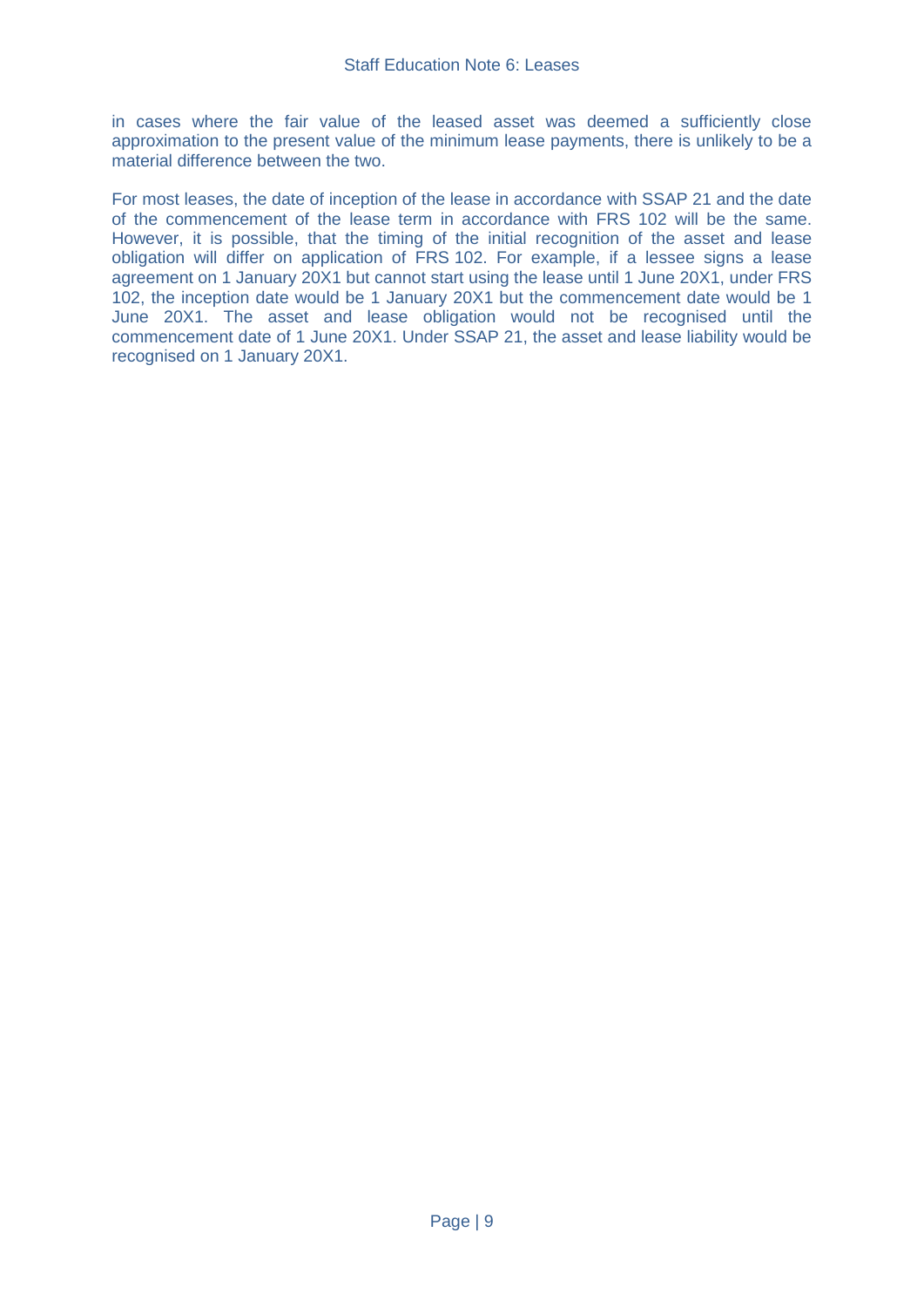# **Accounting for operating leases**

#### **Operating lease incentives**

| <b>UITF 28</b>                                                                                                                                                                                                                                                                                                                                                                                                                                                                                                                                            | <b>FRS 102</b>                                                                                                                                                                                                                                                                                                                                                                                                                                                                                                                                                                                                                                                                                                                                                                                                  |
|-----------------------------------------------------------------------------------------------------------------------------------------------------------------------------------------------------------------------------------------------------------------------------------------------------------------------------------------------------------------------------------------------------------------------------------------------------------------------------------------------------------------------------------------------------------|-----------------------------------------------------------------------------------------------------------------------------------------------------------------------------------------------------------------------------------------------------------------------------------------------------------------------------------------------------------------------------------------------------------------------------------------------------------------------------------------------------------------------------------------------------------------------------------------------------------------------------------------------------------------------------------------------------------------------------------------------------------------------------------------------------------------|
| Operating lease incentives for lessors (a<br>reduction against rental income) and<br>lessees (a reduction against rental expense)<br>should be allocated over the lease term or a<br>shorter period ending on the date from<br>which it is expected the prevailing market<br>rental will be payable. The allocation should<br>be on a straight line basis unless another<br>systematic basis is more representative of<br>the time pattern of the benefit<br>receivable/received from the use of the<br>asset.<br>(UITF Abstract 28 paragraphs 14 and 15) | Operating lease incentives for lessors (a<br>reduction against rental income) and<br>lessees (a reduction against rental expense)<br>shall be recognised over the lease term on<br>a straight line basis unless another<br>systematic basis is more representative of<br>the time pattern of the benefit<br>receivable/received from the use of the<br>asset.<br>(FRS 102 paragraphs 20.15A and 20.25A)<br>Lease term is defined as the non-<br>cancellable period for which the lessee has<br>contracted to lease the asset together with<br>any further terms for which the lessee has<br>the option to continue to lease the asset,<br>with or without further payment, when at the<br>inception of the lease it is reasonably<br>certain that the lessee will exercise the<br>option.<br>(FRS 102 Glossary) |

In both cases, lease incentives are recognised on a straight line basis unless another systematic basis is more representative. The key difference is that the period over which operating lease incentives are recognised may be longer under FRS 102, for example where the lease term is 5 years, yet a rent review may take place after 2 years.